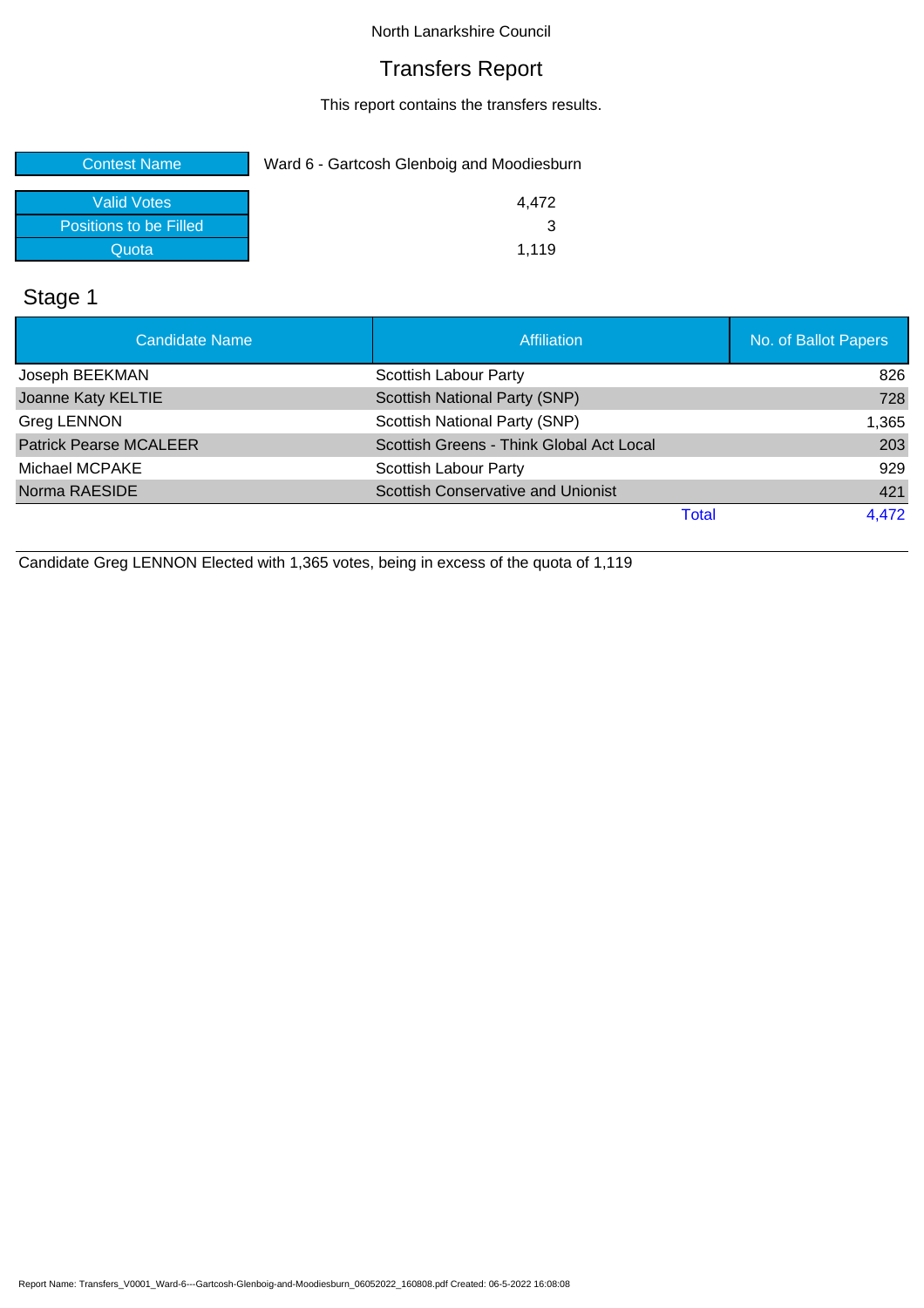## Transfers Report

This report contains the transfers results.

# Stage 2 - Surplus of Greg LENNON 246.00000

| Action                                    | No. of Ballot<br><b>Papers</b> | <b>Transfer Value</b> | <b>Votes Transferred</b> |
|-------------------------------------------|--------------------------------|-----------------------|--------------------------|
| Transfer to Joseph BEEKMAN                | 35                             | 0.18021               | 6.30735                  |
| Transfer to Joanne Katy KELTIE            | 1,092                          | 0.18021               | 196.78932                |
| <b>Transfer to Patrick Pearse MCALEER</b> | 91                             | 0.18021               | 16.39911                 |
| <b>Transfer to Michael MCPAKE</b>         | 63                             | 0.18021               | 11.35323                 |
| <b>Transfer to Norma RAESIDE</b>          | 19                             | 0.18021               | 3.42399                  |
|                                           |                                |                       |                          |
| No further preference                     | 65                             | 0.18021               | 11.71365                 |
| Not transferred due to rounding           |                                |                       | 0.01335                  |
|                                           | <b>Total</b>                   |                       | 246,00000                |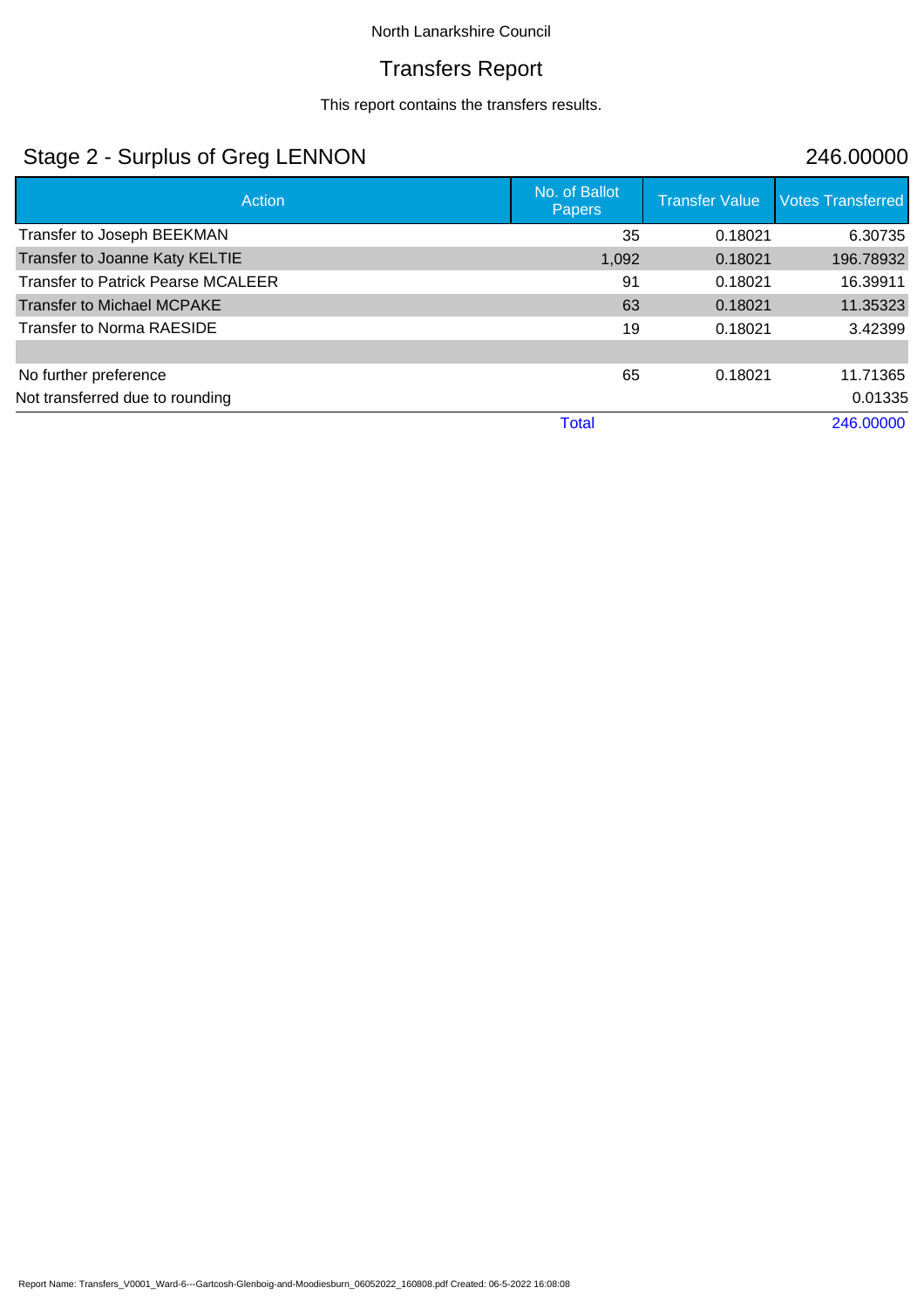## Transfers Report

This report contains the transfers results.

# Stage 3 - Exclusion of Patrick Pearse MCALEER 219.39911

| Action                            | No. of Ballot<br><b>Papers</b> | <b>Transfer Value</b> | <b>Votes Transferred</b> |
|-----------------------------------|--------------------------------|-----------------------|--------------------------|
| Transfer to Joseph BEEKMAN        | 26                             | 1.00000               | 26,00000                 |
| Transfer to Joanne Katy KELTIE    | 103                            | 1.00000               | 103.00000                |
| <b>Transfer to Michael MCPAKE</b> | 31                             | 1.00000               | 31.00000                 |
| <b>Transfer to Norma RAESIDE</b>  | 12                             | 1.00000               | 12.00000                 |
| Transfer to Joseph BEEKMAN        | 11                             | 0.18021               | 1.98231                  |
| Transfer to Joanne Katy KELTIE    | 57                             | 0.18021               | 10.27197                 |
| <b>Transfer to Michael MCPAKE</b> | 8                              | 0.18021               | 1.44168                  |
| <b>Transfer to Norma RAESIDE</b>  | $\mathbf 1$                    | 0.18021               | 0.18021                  |
|                                   |                                |                       |                          |
| No further preference             | 31                             | 1.00000               | 31,00000                 |
| No further preference             | 14                             | 0.18021               | 2.52294                  |
| Not transferred due to rounding   |                                |                       | 0.00000                  |
|                                   | <b>Total</b>                   |                       | 219.39911                |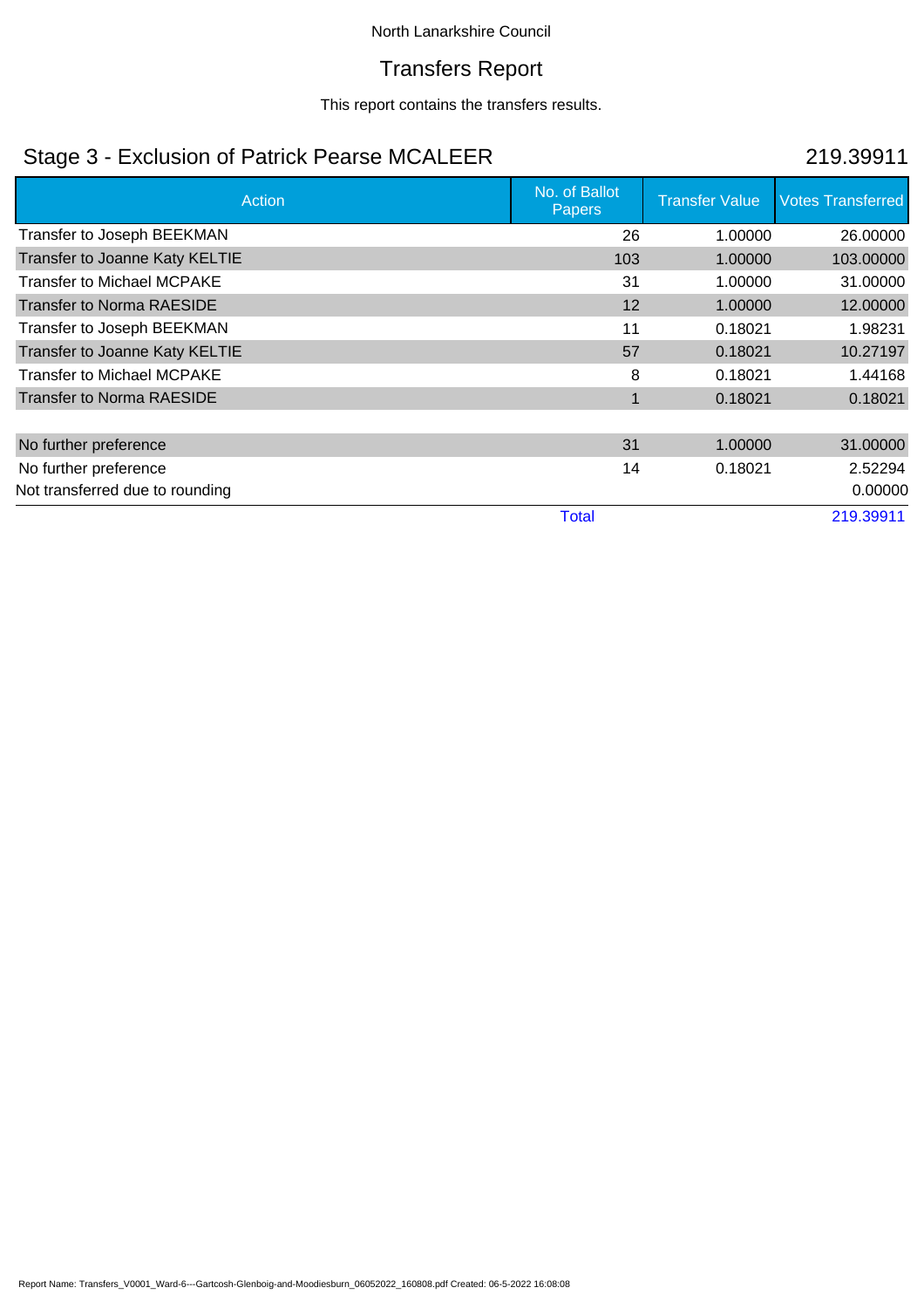## Transfers Report

This report contains the transfers results.

# Stage 4 - Exclusion of Norma RAESIDE 436.60420

| Action                            | No. of Ballot<br>Papers | <b>Transfer Value</b> | <b>Votes Transferred</b> |
|-----------------------------------|-------------------------|-----------------------|--------------------------|
| Transfer to Joseph BEEKMAN        | 107                     | 1.00000               | 107.00000                |
| Transfer to Joanne Katy KELTIE    | 20                      | 1.00000               | 20.00000                 |
| <b>Transfer to Michael MCPAKE</b> | 138                     | 1.00000               | 138.00000                |
| Transfer to Joanne Katy KELTIE    | 6                       | 0.18021               | 1.08126                  |
| <b>Transfer to Michael MCPAKE</b> | 3                       | 0.18021               | 0.54063                  |
|                                   |                         |                       |                          |
| No further preference             | 168                     | 1.00000               | 168.00000                |
| No further preference             | 11                      | 0.18021               | 1.98231                  |
| Not transferred due to rounding   |                         |                       | 0.00000                  |
|                                   | <b>Total</b>            |                       | 436.60420                |